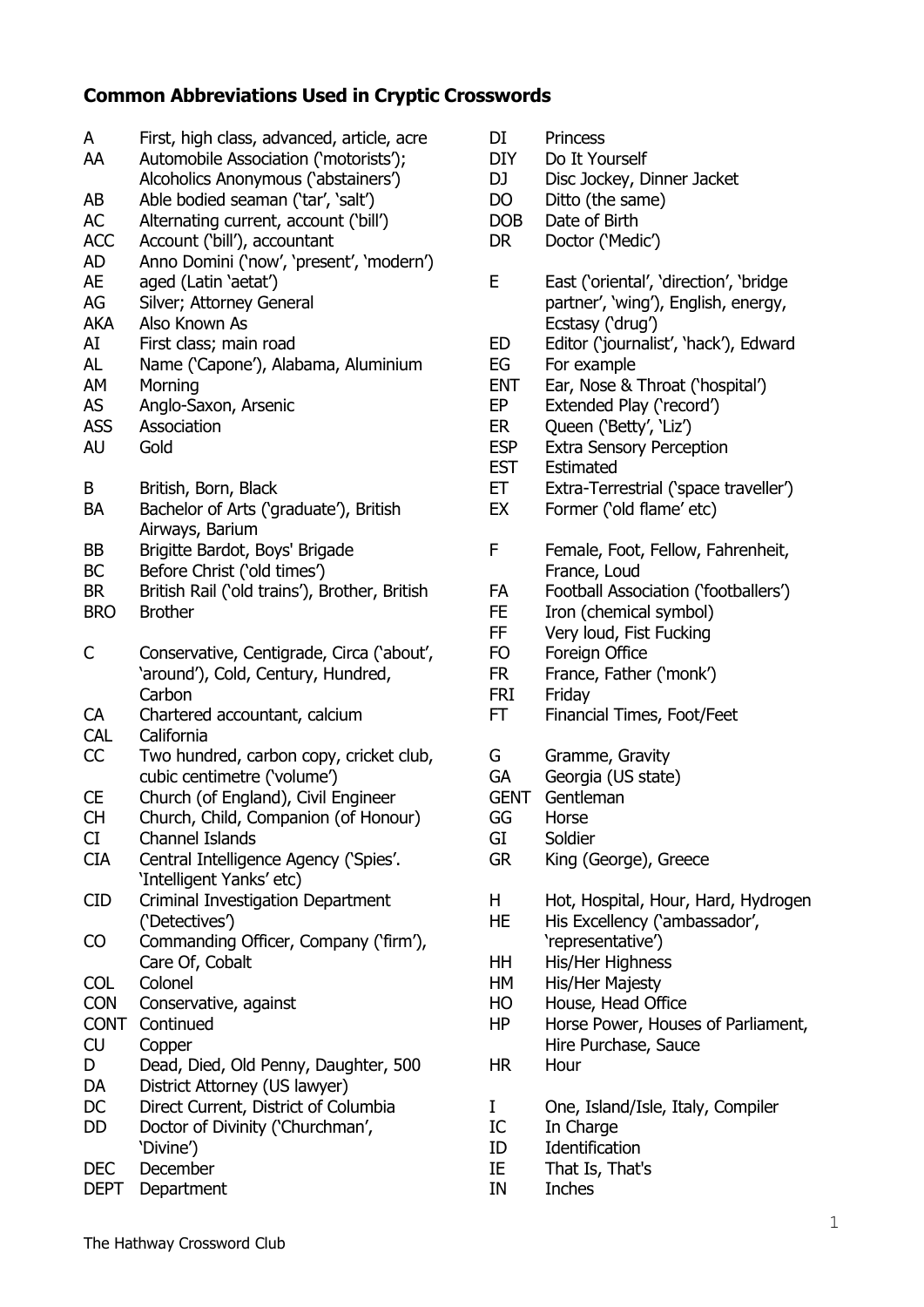| IOW<br>IR<br>IΤ<br>IV                                                                                                | Isle of Man (NB 'Island' often $=$ 'MAN')<br>Isle of Wight<br>Inland Revenue ('Taxman'), Infra-Red<br>Information Technology ('computers')<br>Four                                                                                                                                                                                                                                                                                                                                                             |
|----------------------------------------------------------------------------------------------------------------------|----------------------------------------------------------------------------------------------------------------------------------------------------------------------------------------------------------------------------------------------------------------------------------------------------------------------------------------------------------------------------------------------------------------------------------------------------------------------------------------------------------------|
| J<br><b>JAN</b><br>JR.                                                                                               | Joule<br>January<br><b>Junior</b>                                                                                                                                                                                                                                                                                                                                                                                                                                                                              |
| K<br>КB<br>КG<br>KM                                                                                                  | Kelvin, Constant, King, One Thousand<br>('Grand')<br>Knight of the Bath<br>Knight of the Garter, Kilogram<br>Kilometre                                                                                                                                                                                                                                                                                                                                                                                         |
| L<br>LA<br>LAB<br>LB<br>LH<br>LIB.<br>LL<br>LP.<br><b>LSD</b><br>LT                                                  | Learner, Left ('wing', 'back'), Pound,<br>Latin, Liberal, Litre, Fifty, Large<br>Los Angeles<br>Labour, Laboratory<br>Pound<br>Left Hand<br>Liberal<br>Lord Lieutenant<br>Long Player ('record')<br>Old money, Drug<br>Lieutenant                                                                                                                                                                                                                                                                              |
| M<br>MA<br><b>MAR</b><br><b>MB</b><br><b>MBE</b><br>МC                                                               | Married, Male, Member, Million,<br>Monsieur ('Frenchman'), Metre, Mile,<br>Motorway, Thousand, Medium<br>Master of Arts ('graduate')<br>March<br>Bachelor of Medicine ('doctor')                                                                                                                                                                                                                                                                                                                               |
| MD<br><b>MED</b><br>MEP<br>MI<br><b>MO</b><br><b>MOD</b><br><b>MOT</b><br>MP<br><b>MPH</b><br><b>MR</b><br><b>MS</b> | Member of the British Empire ('honour')<br>Military Cross, Master of Ceremonies<br>Doctor of Medicine ('doctor'), Managing<br>Director, Musical Director<br>Mediterranean ('Sea')<br>Member of European Parliament<br>Motorway<br>Medical Officer ('doctor'), moment<br>('short time')<br>Ministry of Defence<br>Ministry of Transport ('test')<br>Member of Parliament ('member',<br>'politician'), Mounted Police, Military<br>Police<br>Miles Per Hour ('speed')<br><b>Mister</b><br>Manuscript ('writing') |

- NA North American, Not Applicable, Sodium
- NB Note Bene ('note', 'note well')
- NCO Non-Commissioned Officer
- NE North East, Neon
- NI Northern Ireland, National Insurance
- NO Number
- NT New Testament ('books', 'bible'), National Trust ('conservationists')
- NUM Miners
- NUS Students
- NUT Teachers
- NY New York
- O Old, Zero, Circle ('ring', 'round'), **Oxygen**
- OAP Pensioner
- OB Old Boy
- OBE Honour
- OD Overdose
- OE Old English
- OED Oxford English Dictionary
- OM Order of Merit ('order')
- OO Spectacles
- OP Opus ('work')
- OS Outsize ('very large'), Ordinance Survey
- OT Old Testament ('books', 'bible')
- OTT Over The Top, Exaggerated, Camp
- OU Open University
- OZ Ounce ('weight'), Australia
- P Penny, Piano, Quiet, President, Parking, Page
- PA Public Address, Per Annum, Pennsylvania
- PB Lead (chemical symbol)
- PC Police Constable, Computer, Postcard, Politically Correct
- PE Physical Education ('exercises', 'jerks')
- PIN Identification
- PM Prime Minister, Afternoon
- PO Post Office, Petty Officer
- POW Prisoner of War
- PP Very Quiet, Pages
- PR Public Relations, Proportional Representation
- PROF Professor
- PS Postscript ('final words', 'afterthought')
- PT Part, Physical Training ('exercises', 'jerks')
- Q Queen, Question
- R Queen/King, River, Ring, Right ('wing', 'side')